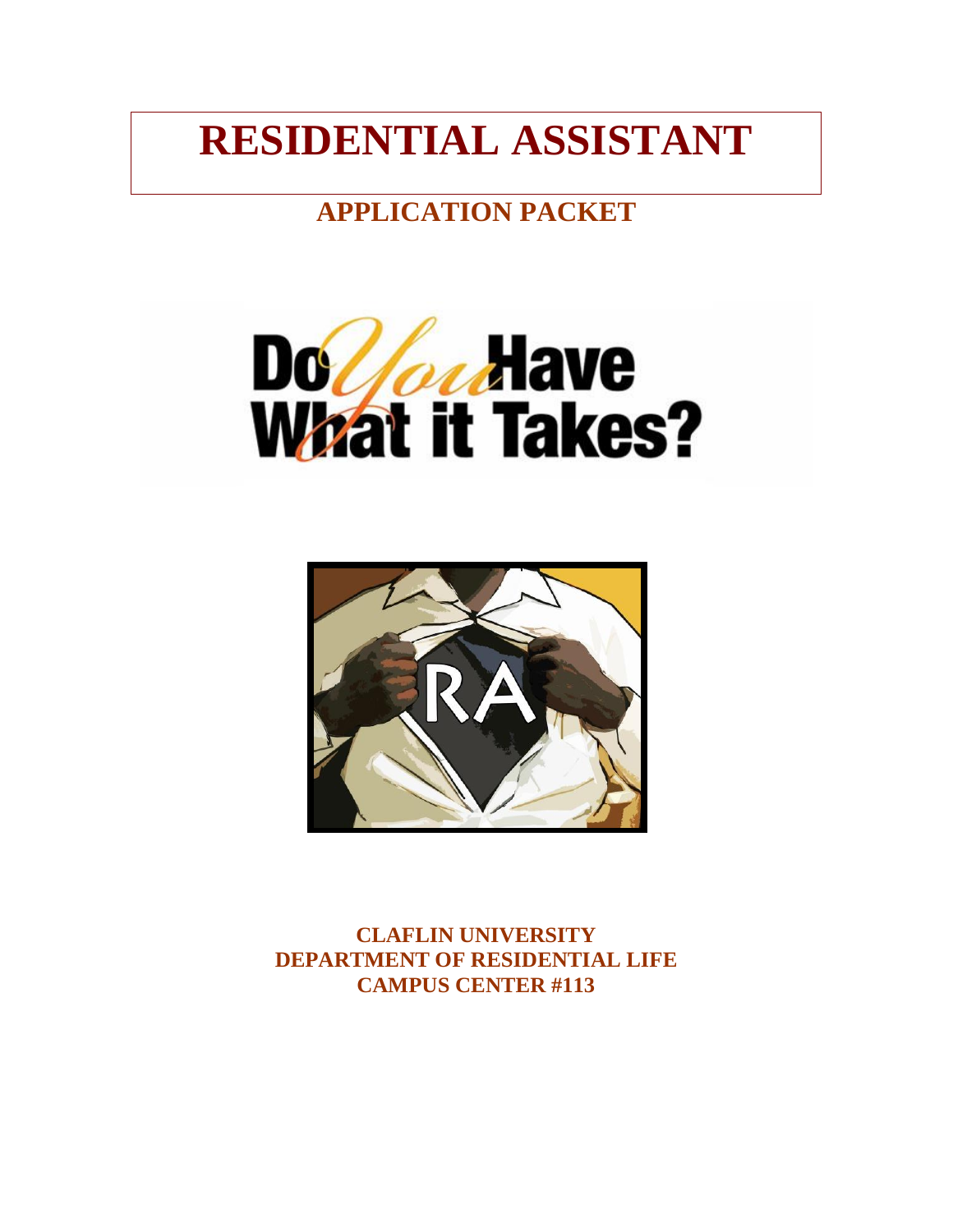# **Claflin University Mission Statement**

Claflin University is a comprehensive institution of higher education affiliated with the United Methodist Church. A historically black university founded in 1869. Claflin committed to providing student with access to exemplary Educational Opportunities in its Undergraduate, Graduate and Continuing Education programs. Claflin seeks to foster a rich community comprised of Students, Faculty, Staff, and Administrators who work to nurture and develop the skills and character needed for engaged citizenship and visionary and effective Leadership.

In its Undergraduate Programs, Claflin provides students with the essential foundation of a Liberal Arts Education. Emphasizing critical and analytic thinking, independent research, oral and written communication skills, the University invites students to use disciplined study to explore and confront the substantive challenges facing the global society. Claflin's graduate programs provide opportunities for advanced students to increase their specialization in particular fields of study oriented toward professional enhancement and academic growth. Its continuing education programs provide students with expanded avenues for professional development and personal fulfillment.

# **Claflin University Guiding Principles**

At the center of everything we do is a system of values informing and guiding all policies and programs. These values, expressed through our decisions and actions, are defined by five overarching guiding principles"

# COMMITMENT TO EXCELLENCE

# COMMITMENT TO VALUING PEOPLE

## COMMITMENT TO BEING CUSTOMER FOCUSED

## COMMITMENT TO EXEMPLARY EDUCATIONAL PROGRAMS

# COMMITMENT TO FINANCIAL ACCOUNTABILITY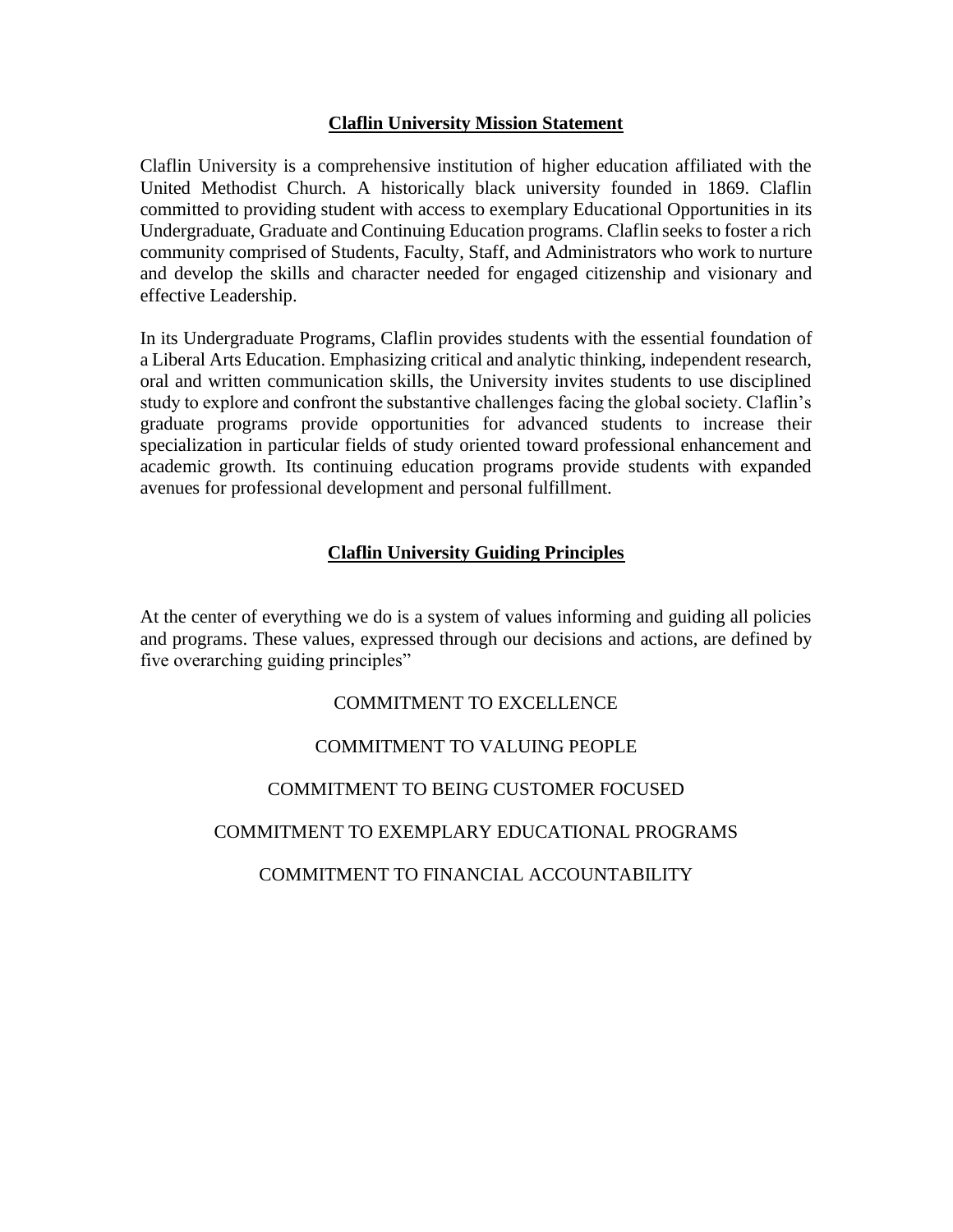# **Resident Assistant Application Form**

**\* Read This First\* Please print clearly. When you return this application, a time will be arranged for an interview. Weekend and night hours are required for all Resident Assistant Employees. A semester/cumulative minimum GPA of 2.50 is also required for all RA's.**

# **1. General Information:**

| Please check one of the following:<br>Current Classification: $\Box$ Sophomore $\Box$ Junior $\Box$ Senior |  |  |  |  |
|------------------------------------------------------------------------------------------------------------|--|--|--|--|
| Current Cumulative GPA: (2.50 Minimum) ____________ Major: _____________________                           |  |  |  |  |
| Please answer the following questions:<br>How many hours would you be willing to work each week?           |  |  |  |  |
| Are you available to work during holidays and breaks? $\Box$ Yes $\Box$ No                                 |  |  |  |  |
| 2. Future RA Prospect Information: (Academics/ Activities)                                                 |  |  |  |  |

What activities/ organizations do you currently participate in at Claflin University, and how many hours per week do you spend on these current engagements? (List all organizations and activities in which you have actively participated in).

What activities/ organizations do you plan to participate in during the year for which you are applying?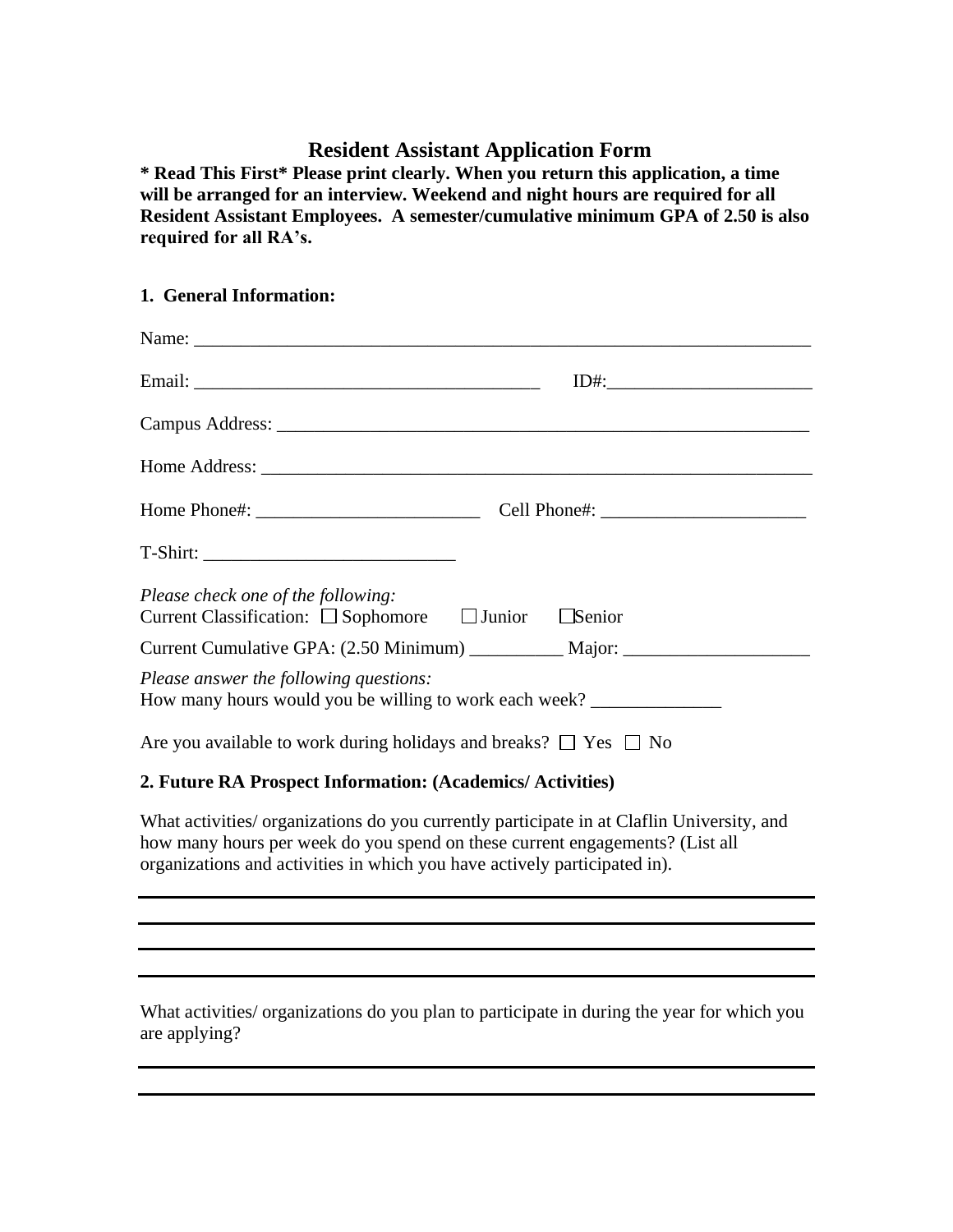Why do you want to be an RA?

What do you believe are the most important components of the Resident Assistant position?

Please describe the strong qualities and skills you possess that would make you an effective RA. / Describe your qualifications and skills, which you may need to improve.

What are two issues facing college students in the residence halls today? How would you have a positive impact helping students address these issues?

As a Resident Assistant, what do you believe your role would be in helping to promote positive motivation on your floor and in the residence hall?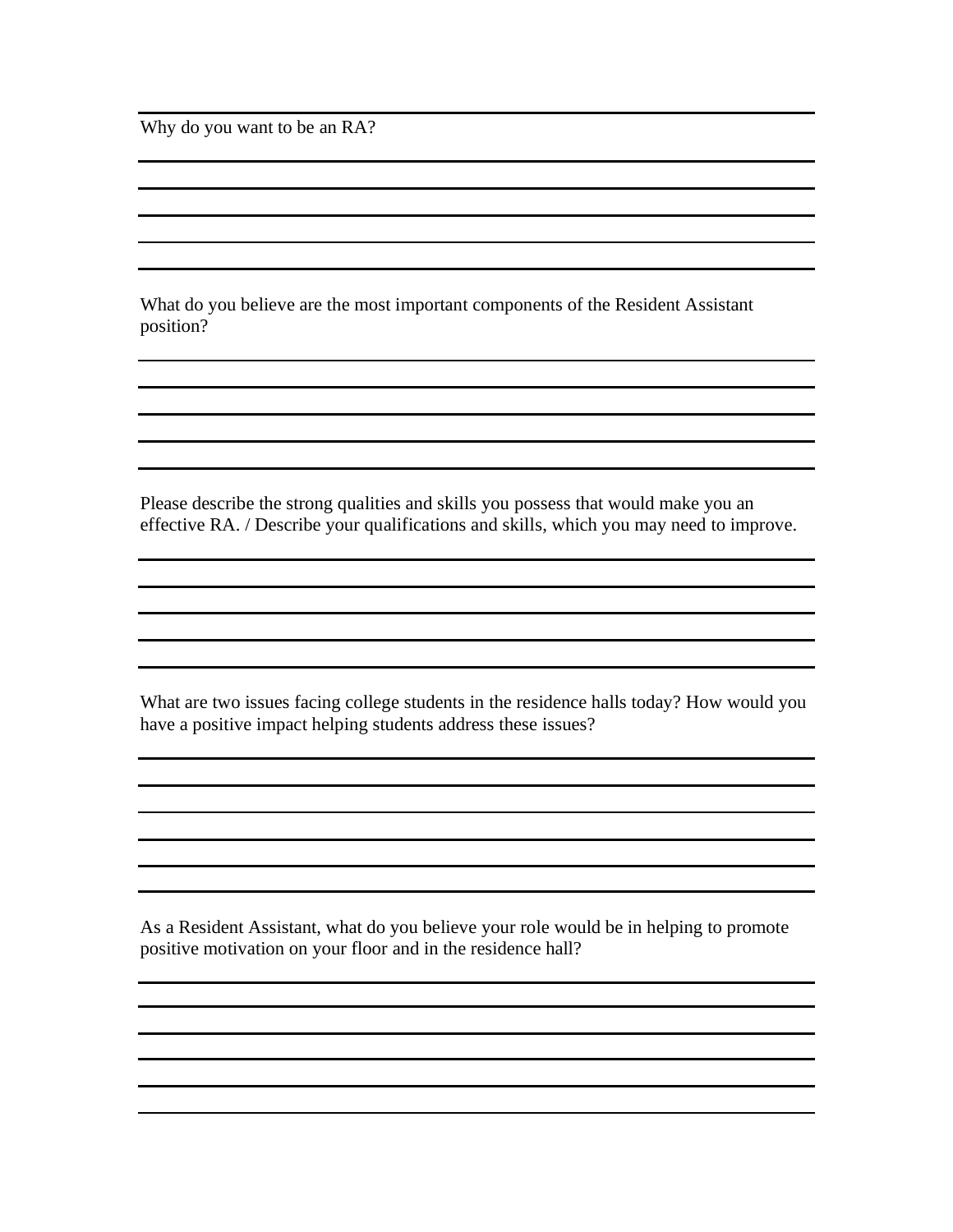How will you balance your time and commitments with regards to academics, extracurricular activities, and Resident Assistant responsibilities?

## **3. Residence Hall Information**

We seek to place staff members in areas in which they will be most successful. If you are hired, we would like to consider your placement preferences; however, we do not guarantee that you will be placed in the area of your choice

# **Females, please rank the building 1-12, using a scale where:**

1= the building where you feel you would be most successful as an RA. 12= the building where you feel you would be least successful as an RA.

\_\_\_\_Asbury \_\_\_\_Corson \_\_\_\_\_ Dunton \_\_\_\_ Kleist \_\_\_\_ SRC-North \_\_\_\_ SRC-West \_\_\_ Claflin Commons Female

# **Males, please rank the building 1-3, using a scale where:**

1= the building where you feel you would be most successful as an RA. 3= the building where you feel you would be least successful as an RA.

\_\_\_\_ SRC-South \_\_\_\_ High Rise \_\_\_\_Claflin Commons Male

Is there any particular house or community that you are interested in? Why are you interested in the community? What would you bring to this community?